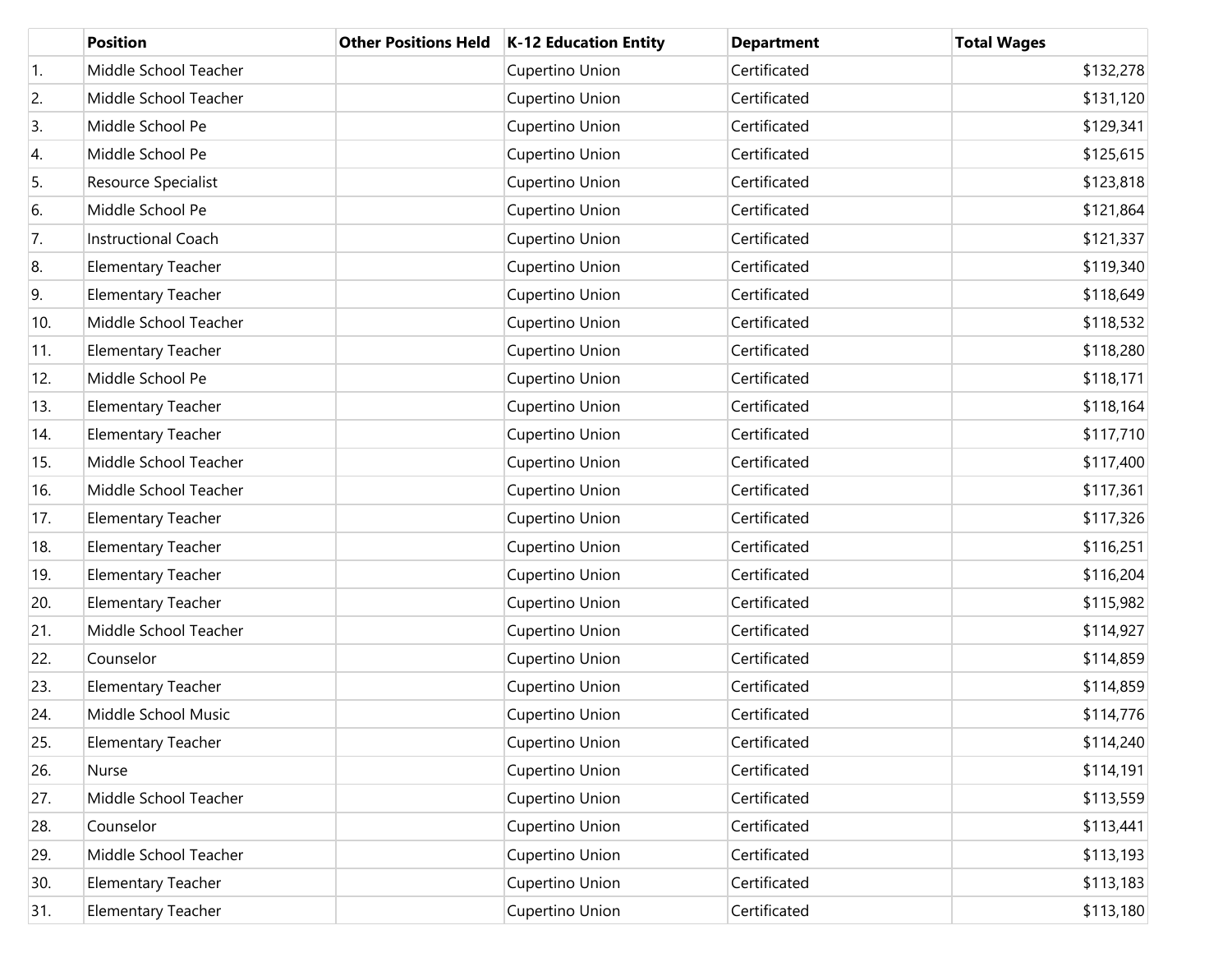| 32. | Middle School Teacher            | Cupertino Union | Certificated | \$113,039 |
|-----|----------------------------------|-----------------|--------------|-----------|
| 33. | <b>Elementary Teacher</b>        | Cupertino Union | Certificated | \$112,997 |
| 34. | <b>Elementary Teacher</b>        | Cupertino Union | Certificated | \$112,976 |
| 35. | Middle School Teacher            | Cupertino Union | Certificated | \$112,918 |
| 36. | <b>Elementary Teacher</b>        | Cupertino Union | Certificated | \$112,859 |
| 37. | Nurse                            | Cupertino Union | Certificated | \$112,803 |
| 38. | <b>Elementary Teacher</b>        | Cupertino Union | Certificated | \$112,757 |
| 39. | Middle School Teacher            | Cupertino Union | Certificated | \$112,731 |
| 40. | Middle School Pe                 | Cupertino Union | Certificated | \$112,456 |
| 41. | <b>Elementary Teacher</b>        | Cupertino Union | Certificated | \$112,253 |
| 42. | <b>Instructional Coach</b>       | Cupertino Union | Certificated | \$111,962 |
| 43. | <b>Elementary Teacher</b>        | Cupertino Union | Certificated | \$111,945 |
| 44. | Middle School Teacher            | Cupertino Union | Certificated | \$111,942 |
| 45. | Middle School Teacher            | Cupertino Union | Certificated | \$111,705 |
| 46. | Middle School Teacher            | Cupertino Union | Certificated | \$111,571 |
| 47. | <b>Elementary Teacher</b>        | Cupertino Union | Certificated | \$111,510 |
| 48. | <b>Elementary Teacher</b>        | Cupertino Union | Certificated | \$111,173 |
| 49. | Middle School Teacher            | Cupertino Union | Certificated | \$110,981 |
| 50. | Counselor                        | Cupertino Union | Certificated | \$110,882 |
| 51. | <b>Elementary Teacher</b>        | Cupertino Union | Certificated | \$110,841 |
| 52. | Instructional Coach              | Cupertino Union | Certificated | \$110,199 |
| 53. | <b>Elementary Teacher</b>        | Cupertino Union | Certificated | \$110,007 |
| 54. | <b>Elementary Teacher</b>        | Cupertino Union | Certificated | \$109,956 |
| 55. | <b>Elementary Teacher</b>        | Cupertino Union | Certificated | \$109,859 |
| 56. | <b>Elementary Teacher</b>        | Cupertino Union | Certificated | \$109,771 |
| 57. | <b>Elementary Teacher</b>        | Cupertino Union | Certificated | \$109,602 |
| 58. | <b>Special Education Teacher</b> | Cupertino Union | Certificated | \$109,455 |
| 59. | Middle School Teacher            | Cupertino Union | Certificated | \$109,446 |
| 60. | <b>Special Education Teacher</b> | Cupertino Union | Certificated | \$109,398 |
| 61. | <b>Elementary Teacher</b>        | Cupertino Union | Certificated | \$109,308 |
| 62. | Middle School Teacher            | Cupertino Union | Certificated | \$109,194 |
| 63. | Middle School Teacher            | Cupertino Union | Certificated | \$109,020 |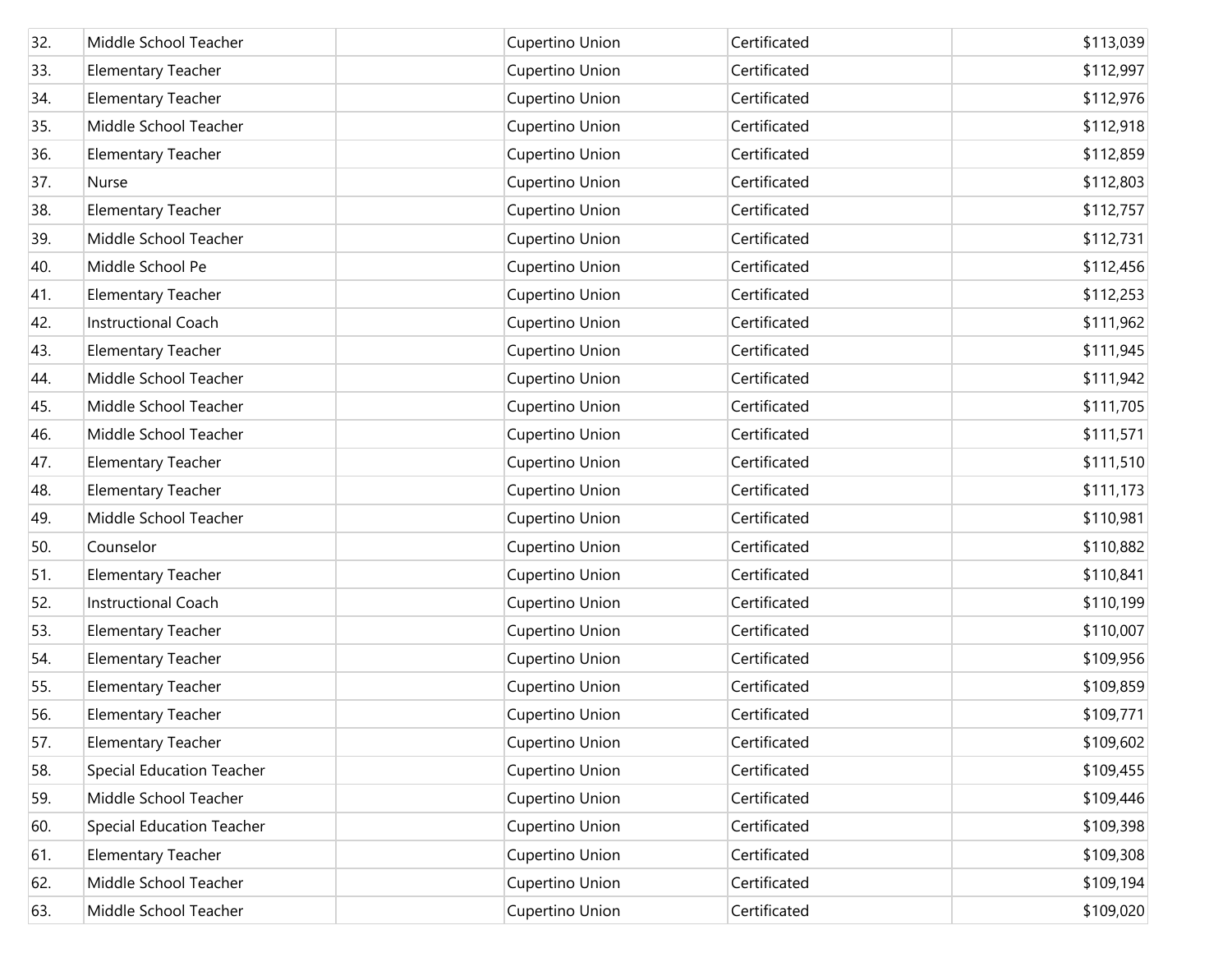| 64. | Middle School Teacher            | Cupertino Union | Certificated | \$108,936 |
|-----|----------------------------------|-----------------|--------------|-----------|
| 65. | Middle School Teacher            | Cupertino Union | Certificated | \$108,825 |
| 66. | Middle School Teacher            | Cupertino Union | Certificated | \$108,744 |
| 67. | Middle School Teacher            | Cupertino Union | Certificated | \$108,416 |
| 68. | Middle School Teacher            | Cupertino Union | Certificated | \$108,107 |
| 69. | <b>Elementary Teacher</b>        | Cupertino Union | Certificated | \$107,697 |
| 70. | <b>Elementary Teacher</b>        | Cupertino Union | Certificated | \$107,648 |
| 71. | Middle School Pe                 | Cupertino Union | Certificated | \$107,277 |
| 72. | Middle School Teacher            | Cupertino Union | Certificated | \$106,755 |
| 73. | <b>Elementary Teacher</b>        | Cupertino Union | Certificated | \$106,736 |
| 74. | Middle School Teacher            | Cupertino Union | Certificated | \$106,703 |
| 75. | Mandarin Teacher                 | Cupertino Union | Certificated | \$106,623 |
| 76. | Middle School Teacher            | Cupertino Union | Certificated | \$106,553 |
| 77. | <b>Special Education Teacher</b> | Cupertino Union | Certificated | \$106,519 |
| 78. | Middle School Teacher            | Cupertino Union | Certificated | \$106,501 |
| 79. | <b>Special Education Teacher</b> | Cupertino Union | Certificated | \$106,436 |
| 80. | <b>Elementary Teacher</b>        | Cupertino Union | Certificated | \$106,311 |
| 81. | Middle School Pe                 | Cupertino Union | Certificated | \$106,212 |
| 82. | <b>Special Education Teacher</b> | Cupertino Union | Certificated | \$106,042 |
| 83. | Counselor                        | Cupertino Union | Certificated | \$106,040 |
| 84. | Middle School Teacher            | Cupertino Union | Certificated | \$105,965 |
| 85. | Middle School Teacher            | Cupertino Union | Certificated | \$105,809 |
| 86. | Resource Specialist              | Cupertino Union | Certificated | \$105,782 |
| 87. | Middle School Teacher            | Cupertino Union | Certificated | \$105,644 |
| 88. | <b>Elementary Teacher</b>        | Cupertino Union | Certificated | \$105,356 |
| 89. | Middle School Teacher            | Cupertino Union | Certificated | \$105,259 |
| 90. | Middle School Teacher            | Cupertino Union | Certificated | \$105,241 |
| 91. | <b>Elementary Teacher</b>        | Cupertino Union | Certificated | \$105,163 |
| 92. | Middle School Teacher            | Cupertino Union | Certificated | \$105,020 |
| 93. | Middle School Teacher            | Cupertino Union | Certificated | \$104,898 |
| 94. | <b>Elementary Teacher</b>        | Cupertino Union | Certificated | \$104,877 |
| 95. | Middle School Teacher            | Cupertino Union | Certificated | \$104,742 |